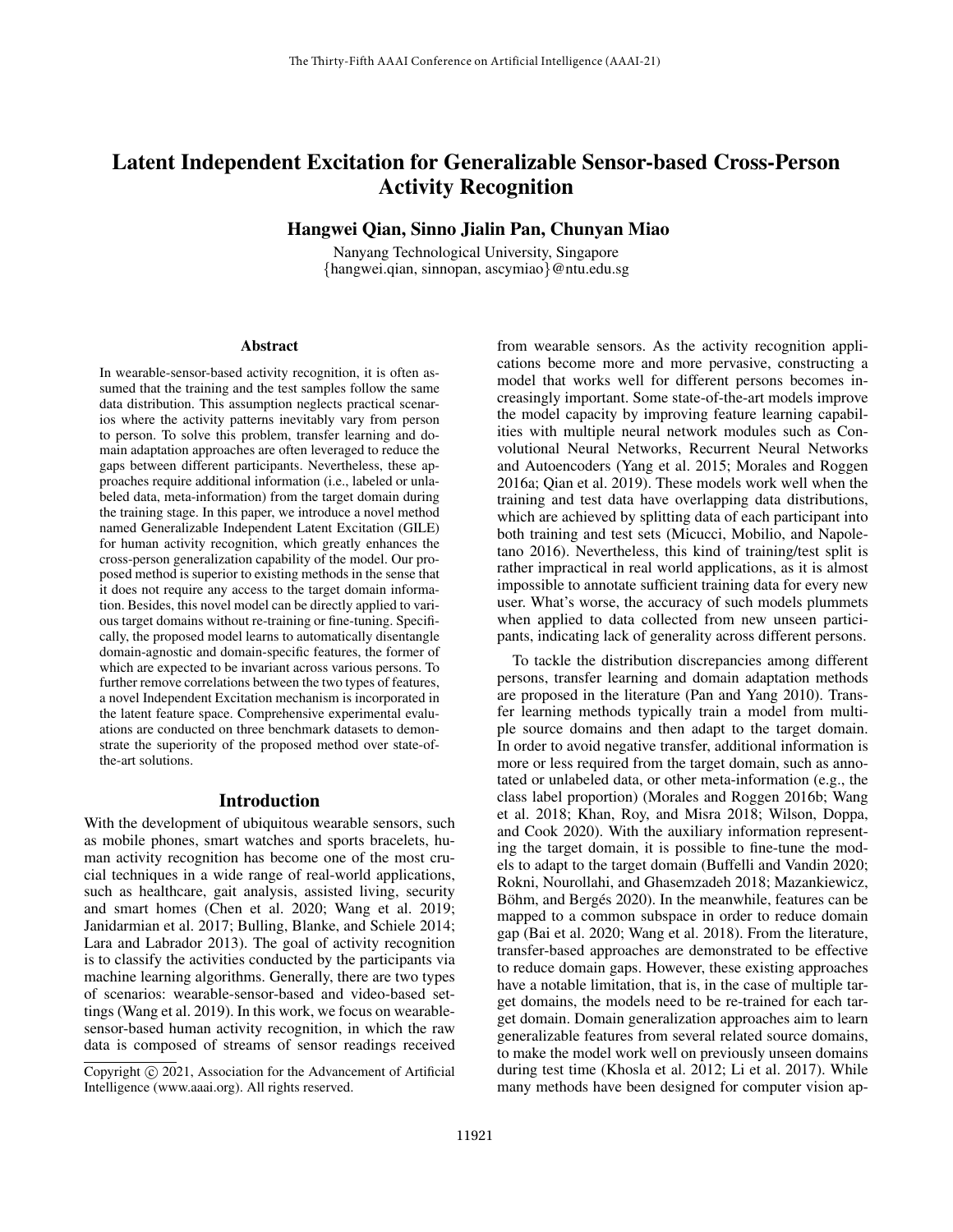plications, these network architectures are incompatible with time series data. There is very limited research attention that focuses on wearable-sensor-based data (Wilson, Doppa, and Cook 2020). Taking this cue, as well as the uniqueness of people's activity characteristics, each person's data, in this paper, is treated as a single domain. Thus, we use the term domain and person interchangeably hereinafter.

In the applications of activity recognition, one desired model should be able to work well on unseen target data, which is arguably more challenging than domain adaptation, while with greater significance in practice. Take fall detection for the elderly as an example. Despite the goal being detecting falling activity of the elderly, it is inconvenient to collect training data from the elderly due to safety issues. However, it is less dangerous to collect training data by younger participants with safety-ensured equipments. The model is expected to train on the data collected from younger participants and be readily applicable to the elder users without collecting annotated training data from them. Empirically we demonstrate that the state-of-the-art approaches have a performance drop when encountered with unseen target data. Detailed observations are listed in Section . To tackle the problem, we propose to learn a deep generalizable model across different domains named Generalizable Independent Latent Excitation (GILE). Our proposed method is superior to existing methods, in the sense that it does not require any auxiliary information from an unseen target domain. After completing the training stage, our method can be directly applied to multiple target domains without re-training.

To incorporate the variations across domains, we develop our generative method on top of the variational autoencoder (VAE) framework (Kingma and Welling 2014). Specifically, two probabilistic encoders are utilized to induce two groups of latent representations, i.e., domain-agnostic and domainspecific representations. Ideally, the domain-agnostic representations capture the common information on conducting a certain class of activity, and the domain-specific representations can reflect the unpredictable factors that induce the variations among training domains, such as different environments, physical conditions and lifestyles of participants, etc. To effectively disentangle the two latent spaces, we develop a novel Independent Excitation mechanism. By removing domain-specific representations, the resulting domain-agnostic latent space is expected to be more invariant to different domains than the original data. As a result, the model is expected to generalize better to new unseen target domains. Our experimental evaluations on three activity datasets validate that our model can outperform state-ofthe-art methods with enhanced generalization capability.

#### Related Work

Feature learning methods on human activity recognition can roughly be grouped into two categories: conventional machine learning methods and deep learning methods (Chen et al. 2020). General machine learning methods include PCA, LDA, Fourier transformation and handcrafted features, such as mean, variance, median, maximum, minimum, etc (Janidarmian et al. 2017; Bulling, Blanke, and Schiele 2014). Other methods learn statistical and structural features

that are specifically designed for activity recognition (Qian, Pan, and Miao 2018; Hammerla et al. 2013; Lin et al. 2007). Deep learning methods automatically extract features from raw signals, alleviating the feature design procedure. Deep-ConvLSTM model (Morales and Roggen 2016a) consists of four layers of convolutions and the succeeding two LSTM layers. DDNN model learns three types of features, i.e., statistical, temporal and spatial correlation features (Qian et al. 2019). Systematic comparisons on the performances of DNNs, CNNs and RNNs on activity data are provided in (Hammerla, Halloran, and Plötz 2016).

To enable transfer learning across domains, many approaches train a deep model on source domains and fine tune with fixed or sequential training data from the target domain (Morales and Roggen 2016b; Buffelli and Vandin 2020; Rokni, Nourollahi, and Ghasemzadeh 2018; Mazankiewicz, Böhm, and Bergés 2020). Wang et al. (2018) and Bai et al. (2020) reduced the distribution divergence between domains by minimizing the differences between domains. Khan, Roy, and Misra (2018) transferred the distributions of weights in source domains to target domains. The DSN model separates features into two subspaces and designs a loss function on feature space to encourage independence on the premise that unlabeled data from the target domain is available (Bousmalis et al. 2016). A Convolutional deep Domain Adaptation model for Time Series data (Co-DATS) is a domain-adaptation method with weak supervision of target domain's label proportion (Wilson, Doppa, and Cook 2020). The model learns domain-invariant features by adversarial learning of the feature extractor and the classifier. Target domain's label proportion works as an extra constraint during the model training stage. Note that the above approaches more or less require access to the target domain in the training stage, limiting their potential capacities.

### The Proposed Model

### Problem Statement

In our setting of activity recognition, a domain is defined as a joint distribution  $\mathbb{P}^d(x, y)$  on  $\mathcal{X} \times \mathcal{Y}$ , where  $\mathcal{X}, \mathcal{Y}$  and  $d \in \mathcal{D} = \{1, ..., D\}$  denote the activity instance space, activity class space and the index of a source domain. We are given labeled data from D source domains  $\{(\mathbf{X}^d, \mathbf{y}^d) \sim \}$  $\mathbb{P}^{d}(x, y)\}_{d=1}^{D}$  from D participants as training data. Note that  $\mathbb{P}^{i}(x, y) \neq \mathbb{P}^{j}(x, y), \forall i \neq j$  where  $i, j \in \mathcal{D}$ . All the domains share the same label space, i.e.,  $y \in \{1, ..., n_c\}, \forall y \in$  $y^d$ ,  $\forall d \in \mathcal{D}$  where  $n_c$  denotes the number of activity categories the participants have conducted. Each  $X<sup>d</sup>$  contains  $\overline{N}_d$  samples  $\mathbf{x}_i^d$  where  $i \in \{1, ..., N_d\}$ , and each sample  $\mathbf{x}_i^d \in \mathbb{R}^{M \times 1}$  represents a vector of signals received from wearable sensors at  $i$ -th timestamp. In the test phase, the test data  $\mathbf{X}^{\tilde{d}}$  contains signals gathered from unseen participant(s), where  $\tilde{d} \notin \mathcal{D}$ . Our goal is to train a generalizable deep learning model parametrized as  $f$  from  $\overline{D}$  source domains such that the trained model is able to generalize well to target domain data  $\mathbf{X}^{\tilde{d}}$ . Empirically, we want to minimize the target risk  $\epsilon_{\tilde{d}}(f) = \Pr_{(\mathbf{x},y) \sim \mathbb{P}^{\tilde{d}}}[f(\mathbf{x}) \neq y]$ . Our setting is more challenging than conventional transfer learn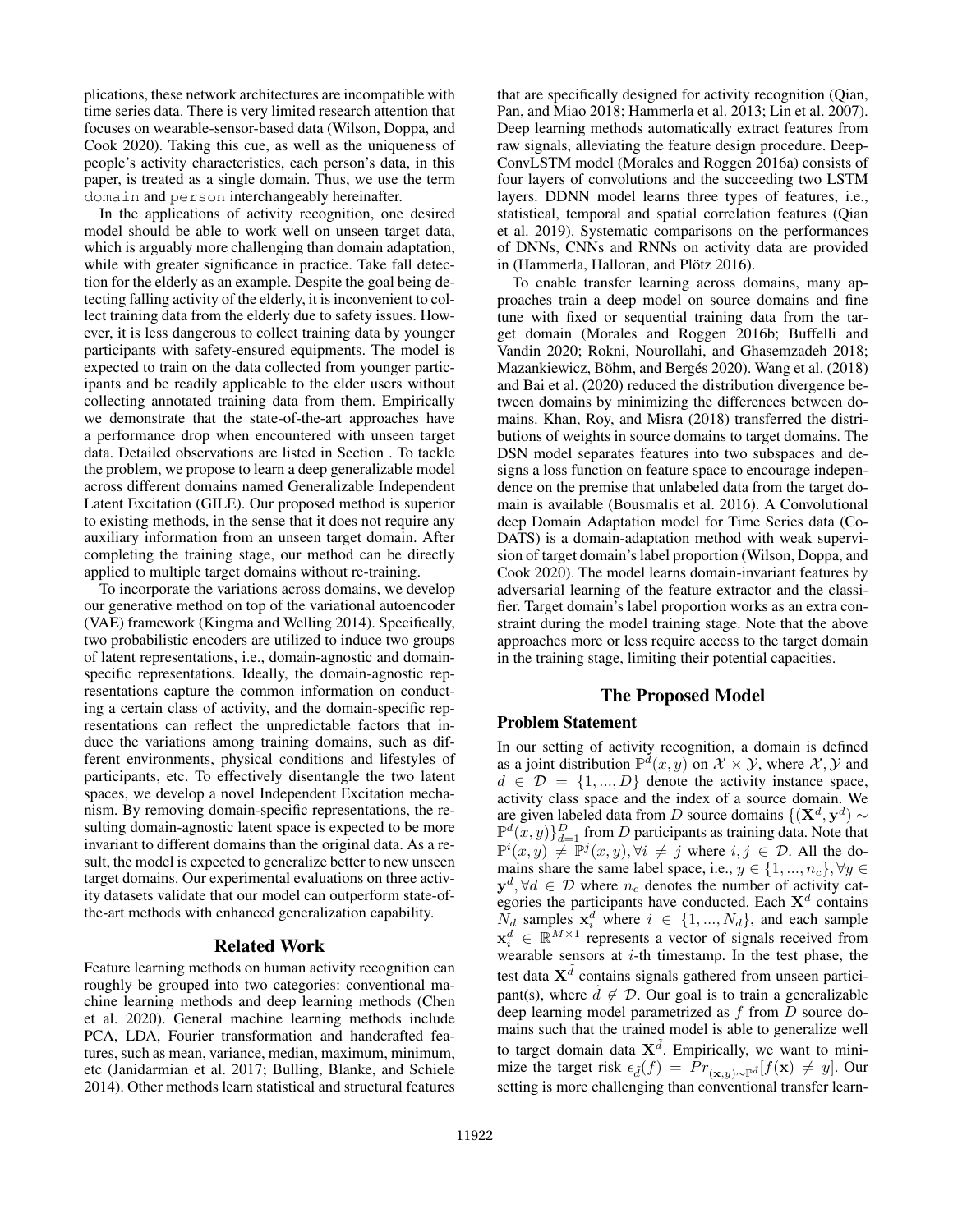ing setting, due to the fact that the model does not have access to any information from the target domain. Compared with standard machine learning settings, our setting requires  $D$  domain labels. Fortunately, the domain label is trivial to collect since the participants' identities are typically anonymously logged as the source of the training data.

#### Domain Agnostic and Specific Features

Generally, the data samples collected from different participants for activity recognition are determined by many factors, such as the class of activities being conducted, the environmental constraints for conducting activities, the moving patterns of participants, etc. In order to enable the generalization ability across different domains, it is crucial for a model to effectively identify different factors from raw data. Without loss of generality, we model the data generation process of observed activity data to be determined by two types of factors: domain-agnostic and domain-specific factors. The domain-agnostic factors contain commonality of conducting the same activity among different domains, i.e., the prototype or archetype of an activity. The domainspecific factors, on the contrary, are the latent factors that lead to the inter-domain differences of sensor readings, such as different participants' varying lifestyles, health conditions, moving patterns, etc.

As inputs for neural networks, the training instances are partitioned by fixed-size sliding window with length L. Here the input of our model is denoted as  $x^d \in \mathbb{R}^{M \times \mathcal{I}}$ . We construct two probabilistic encoders  $p(\mathbf{z}|\mathbf{x}^d)$  and  $p(\mathbf{z}_d|\mathbf{x}^d)$  parameterized by  $\psi$  and  $\psi_d$  to extract latent features **z** and  $\mathbf{z}_d$ that reflect the domain-agnostic and domain-specific factors respectively. Note that  $z_d$  is different for different domains. Different from deterministic autoencoders that encode an input instance as a single data point, we encode it as a distribution over the latent space in order to incorporate variations in the data. The marginal likelihood of the latent space becomes intractable due to the neural-network-based conditional probabilities. To solve this problem, variational approximations are adopted, and a prior is assumed on the latent representations. A common choice for the prior is a multivariate standard Gaussian distribution  $p(\mathbf{z}) = \mathcal{N}(0, \mathbf{I})$ . The imposed priors actually model the intra-domain uncertainties, since the generated data  $x<sup>d</sup>$  is influenced by variations in the latent factors. As shown in the following equations, the encoders learn  $(\mu_d, \sigma_d)$  and  $(\mu, \sigma)$  such that  $q_d(\mathbf{z}_d|\mathbf{x}^d)$ and  $q(\mathbf{z}|\mathbf{x}^d)$  follow the data-driven Gaussian distributions, from which two latent vectors  $z_d$  and z are generated via the reparametrization trick in VAE and  $\beta$ -VAE (Kingma and Welling 2014; Higgins et al. 2017).

$$
p(\mathbf{z}_d|\mathbf{x}^d) \approx q_d(\mathbf{z}_d|\mathbf{x}^d; \psi_d) = \mathcal{N}(\mathbf{z}^d|\mu_d(\mathbf{x}^d), \sigma_d^2(\mathbf{x}^d); \psi_d),
$$
  
\n
$$
p(\mathbf{z}|\mathbf{x}^d) \approx q(\mathbf{z}|\mathbf{x}^d; \psi) = \mathcal{N}(\mathbf{z}|\mu(\mathbf{x}^d), \sigma^2(\mathbf{x}^d); \psi).
$$

The network architecture of the proposed model is shown in Figure 1. The obtained latent representations are then concatenated to feed into a decoder  $p(\mathbf{x}^d|\mathbf{z}, \mathbf{z}_d; \phi)$  to reconstruct  $x<sup>d</sup>$ , with  $\phi$  being the parameter set for the decoder.

Therefore, the marginal distribution for domain  $d$  is

$$
p(\mathbf{x}^d) = \iint p(\mathbf{x}^d | \mathbf{z}, \mathbf{z}_d) p(\mathbf{z}) p(\mathbf{z}_d) \, d\mathbf{z} \, d\mathbf{z}_d. \tag{1}
$$

The probabilistic encoders and decoder are learned with the following objective function:

$$
\mathcal{L}_{elbo}(\mathbf{x}^d, \mathbf{z}_d, \mathbf{z}; \psi_d, \psi, \phi) \n= \mathbb{E}_{d,q_d(\mathbf{z}_d|\mathbf{x}^d; \psi_d), q(\mathbf{z}|\mathbf{x}^d; \psi)}[\log p(\mathbf{x}^d | \mathbf{z}_d, \mathbf{z}; \phi)] \n- KL(q_d(\mathbf{z}_d | \mathbf{x}^d; \psi_d) || p(\mathbf{z}_d; \phi)) \n- KL(q(\mathbf{z} | \mathbf{x}^d; \psi) || p(\mathbf{z}; \phi)),
$$

where the first item is the reconstruction error, and the last two terms calculate KL divergence between the sampled latent features and corresponding priors, which are interpreted as regularizers on the latent feature spaces.

Note that the above feature learning procedure is in an unsupervised manner. Although the two latent factors  $z_d$  and z are designed to be independent to each other, simply using two separate probabilistic encoders is not sufficient to guarantee that non-overlapping and disentangled features are learned. In extreme cases, the two encoders may learn identical latent representations. As a result, we utilize the class label  $y_i^d$  and domain label  $d$  to guide the learning of features in the training stage. To incorporate the class and domain information, two disentangling classifiers  $\{DC_{\bf d}, DC_{\bf v}\}\$  with parameters  $w_d$  and  $w_y$  take the latent features as input and predict corresponding labels. The classifier  $DC_{d}$  is trained to correctly predict domain label  $d$  from the domain-specific features  $z_d$ , and similarly, the classifier  $DC_v$  is trained to correctly predict activity labels from the domain-agnostic features z. The loss function is thus defined as

$$
\mathcal{L}_{\text{DC}}(\mathbf{z}, \mathbf{z}_d, y_i^d, d; \mathbf{w_d}, \mathbf{w_y})
$$
\n
$$
= \frac{1}{N_S} \sum_{d=1}^D \sum_{i=1}^{N_d} [\ell(y_i^d, DC_{\mathbf{y}}(\mathbf{z}; \mathbf{w_y})) + \ell(d, DC_{\mathbf{d}}(\mathbf{z}_d; \mathbf{w_d}))],
$$

where  $N_S = \sum_{d=1}^{D} N_d$  and  $\ell(\cdot)$  is a task-specific loss function, e.g., cross-entropy  $\ell(y, \tilde{y}) = -\sum_{c=1}^{n_c} \mathbf{I}[y] =$  $c$  log  $\tilde{y}$ . To minimize the loss, the domain-agnostic features are encouraged to contain domain-agnostic factors, and the domain-specific latent space are encouraged to capture domain-specific factors through the training process.

#### The Independence Excitation Mechanism

Even though the above classifiers enable the the learning of two separate domain-agnostic and domain-specific features, overlapping features can still exist. For the domain-agnostic latent space, there may exist domain-specific features as long as these features do not alter the decision boundary of the classifier significantly, and vise versa, which will cause redundancy in neural networks. To further minimize the correlations between domain-agnostic and domain-specific features, we develop an extra Independence Excitation mechanism. This is inspired by the independent optical excitation of distinct neural populations (Klapoetke et al. 2014), which independently activate two distinct neural populations in the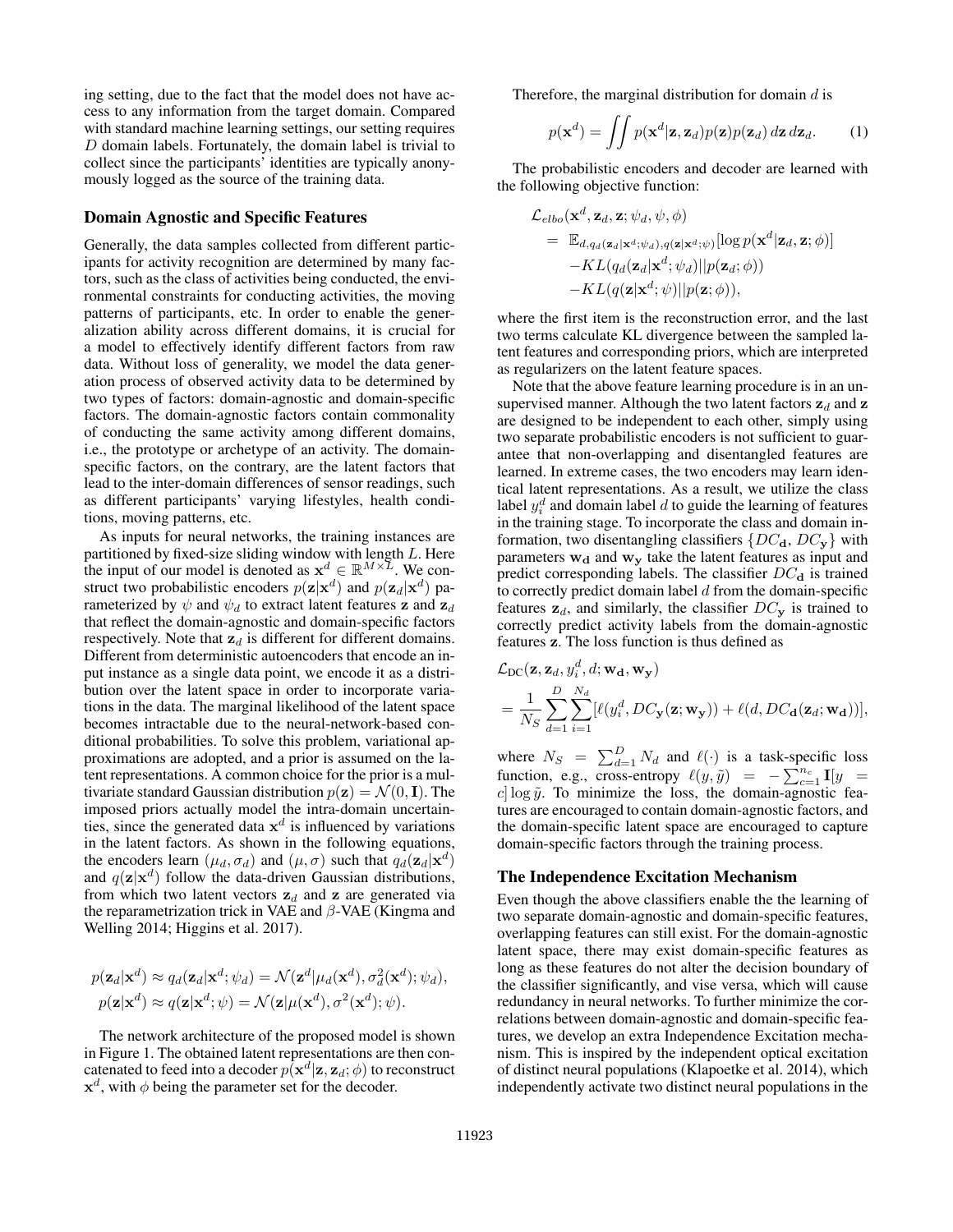

Figure 1: The network architecture of the proposed GILE model. The activity data  $x^d$  is the input of two probabilistic encoders  $q_d(\mathbf{z}_d|\mathbf{x}^d; \psi_d)$  and  $q(\mathbf{z}|\mathbf{x}^d; \psi)$ , from which  $(\mu_d, \sigma_d)$  and  $(\mu, \sigma)$  are learned. Then the domain-specific features  $\mathbf{z}_d$  are sampled from  $\mu_d$  and  $\sigma_d$ . Meanwhile, the domain-agnostic features z are sampled from  $\mu$  and  $\sigma$ . The  $z_d$  is fed into a Fully-Connected layer  $DC<sub>d</sub>$  to predict the domain label, and z is the input for activity classifier  $DC<sub>v</sub>$ . To minimize the correlations among two types of features, the Independent Excitation mechanism is designed, as shown in dashed arrow. Besides, the two features are concatenated to be input of the decoder  $p(\mathbf{x}^d|\mathbf{z}, \mathbf{z}_d; \phi)$  to reconstruct the input data. In the inference stage, only the modules corresponding to domain-agnostic features are used for activity class prediction, as shown in the dotted arrow.

brain tissue. Similarly, we encourage z to be directly responsible for class labels while making the other  $z_d$  totally uncorrelated. To this end, the Independence Excitation mechanism minimizes the accuracy of  $DC<sub>d</sub>$  when z is fed into  $DC<sub>d</sub>$ . Likewise, the accuracy of  $DC_y$  is forced to be minimized when  $z_d$  is fed into  $DC_y$ . In this way, the domain-agnostic features are encouraged to be irrelevant of the domain labels, and likewise, domain-specific features are expected to be non-informative of the activity labels. The Independence Excitation objective function is:

$$
\mathcal{L}_{\text{IE}}(\mathbf{z}, \mathbf{z}_d, y_i^d, d; \mathbf{w}_d, \mathbf{w}_y)
$$
\n
$$
= -\frac{1}{N_S} \sum_{d=1}^D \sum_{i=1}^{N_d} [\ell(y_i^d, DC_{\mathbf{y}}(\mathbf{z}_d; \mathbf{w}_{\mathbf{y}})) + \ell(d, DC_{\mathbf{d}}(\mathbf{z}; \mathbf{w}_{\mathbf{d}}))].
$$

#### Model Summary

In summary, our proposed model is trained in an end-to-end manner, and the total loss of the proposed model is formulated in weighted summation formula:

$$
\mathcal{L} = \mathcal{L}_{elbo} + \alpha \mathcal{L}_{DC} + \gamma \mathcal{L}_{IE},\tag{2}
$$

where  $\alpha$  and  $\gamma$  are the trade-off parameters between the three loss functions. Compared with VAE, our method considers two latent factors instead of a single factor, leading to more expressive capabilities of learned latent features. Compared with  $\beta$ -VAE which encounters trade-off between the complexity of latent features and the commonality towards the prior, our method alleviates this situation by utilizing available domain and activity labels as extra information to make the learned latent features meaningful and informative. Empirically, we find out that it is better to train the  $\mathcal{L}_{elbo}$  separately from the other two loss functions. The underlying reason might be that the first loss function corresponds to the generative model part, while the remaining two loss functions correspond to classifiers. Therefore, we set one optimizer for the generative model and the other optimizer for the disentangling classifiers, and the two optimizers are trained iteratively. Also,  $\alpha$  and  $\gamma$  are set to make three loss functions values in the similar order of magnitude.

When encountered with a new unseen target domain, the domain label space may be disjoint with source domains. Therefore, domain-specific features are not beneficial to the prediction task. Specifically, during the inference stage, a test data sample  $x^{\bar{t}}$  drawn from an unknown target domain is fed into the probabilistic encoder  $q(\mathbf{z}|\mathbf{x}^d; \psi)$  only, to generate the domain-agnostic features  $\mathbf{z}^t$ . Subsequently,  $\mathbf{z}^t$  is fed into  $DC_{\mathbf{y}}$  to predict the corresponding activity class labels.

Note that in this work, we simply apply both probabilistic encoders on the raw data x. With this in mind, it is also possible to learn features  $g(x)$  via existing feature extraction method  $g$  (any method from machine learning and deep learning models), and then feed the features into the encoders  $q_d(\mathbf{z}_d|g(\mathbf{x}))$  and  $q(\mathbf{z}|g(\mathbf{x}))$ . Different feature extraction methods  $g$  and  $h$  can be applied to the raw data to construct features for the encoders separately, i.e.,  $q_d(\mathbf{z}_d|g(\mathbf{x}))$ and  $q(\mathbf{z}|h(\mathbf{x}))$ . It is also possible to incorporate more explicit domain expert knowledge to better define the domainagnostic and domain-specific factors, serving as extra information for learning a generalizable model.

# Experiments

# Experimental Setup

Datasets. We evaluate the proposed method on three largescale wearable-sensor-based benchmark datasets.

• The UCIHAR dataset (Anguita et al. 2012) contains six daily activities (walking, sitting, laying, standing, walking upstairs, walking downstairs) conducted by a group of 30 volunteers within an age range of 19 to 48. A smart phone is attached on the waist, with frequency of 50 Hz. There are 1,318,272 number of samples in total, and the instance dimension is 9.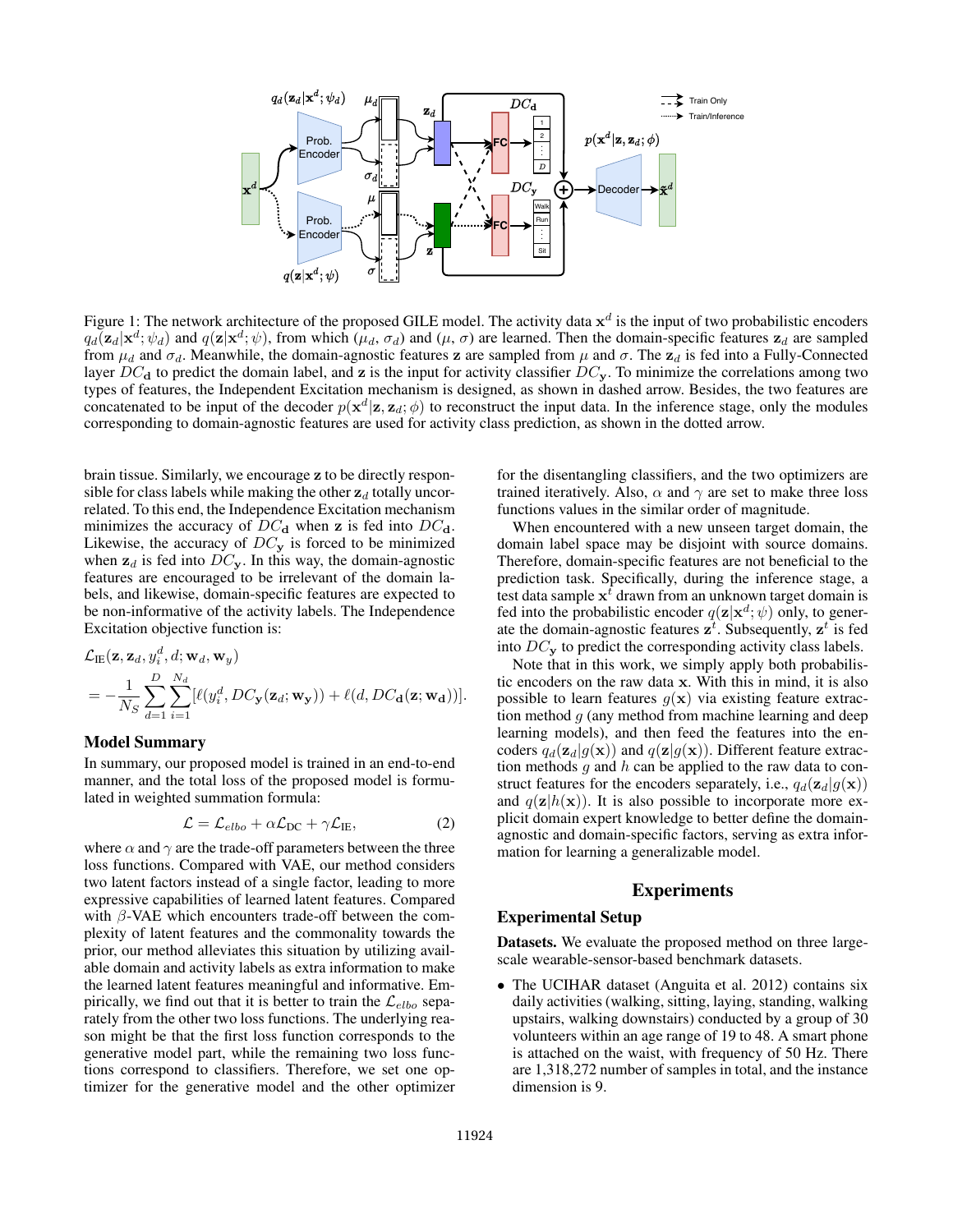- The Opportunity dataset (Chavarriaga et al. 2013) collects 4 participants' daily activities in an ambient-sensor home environment with different inertial sensor modalities. There are 18 fine-grained gesture classes, i.e., {Open / Close Dishwasher / Fridge / Drawer1 / Door1 / Drawer2 / Door2 / Drawer3, Move Cup, Clean Table and Null}. The Null class indicates the transition of every two adjacent activities. The total number of samples is 869,387, and the feature dimension is 113, with frequency of 30Hz.
- The UniMiB SHAR dataset (Micucci, Mobilio, and Napoletano 2016) records 9 types of activities of daily living (labeled as: StandingUpFL, LyingDownFS, StandingUpFS, Running, SittingDown, GoingDownS, GoingUpS, Walking, Null) and 8 types of falls (labeled as: FallingBackSC, FallingBack, FallingWithPS, Falling-Forw, FallingLeft, FallingRight, HittingObstacle, Syncope). 30 Subjects with ages ranging from 18 to 60 years conducted the 17 fine-grained activities partially or fully. The data is collected by an acceleration sensor embedded in an Android phone with sample frequency of 50 Hz. After pre-processing, each sample contains 3 vectors of 151 accelerometer values.

Baselines. We compare our proposed GILE model with the closely related baselines. The DeepConvLSTM (Morales and Roggen 2016a) and DDNN (Qian et al. 2019) are the state-of-the-art feature learning approaches on activity recognition. CoDATS (Wilson, Doppa, and Cook 2020) is the latest domain adaptation model for time series data. The class label proportions of target domain are provided to Co-DATS as extra information for training. Since our method is based on VAE, we also compare with VAE (Kingma and Welling 2014),  $\beta$ -VAE (Higgins et al. 2017) and DIVA (Ilse et al. 2019), the latter of which is a state-of-the-art model for computer vision. We use the released code if it is available. Other methods without available codes are reproduced by us in Pytorch (Paszke et al. 2019).

Implementation Details. We conduct experiments with leave-one-domain-out strategy in each dataset: one of the domains is treated as the unseen target domain, and the rest domains are considered as available source domains. Due to the severe class imbalance problem in existing datasets, we set the probability of an activity being chosen in a training mini-batch to be the inverse of the number of the activity. F1 score is selected as performance measure. Data normalization is conducted on all datasets. Due to the large number of domains in UCIHAR, we simply utilize the first 5 domains. The UCIHAR data is pre-processed beforehand and is sampled in sliding window of 2.56 seconds and 50% overlap, resulting in 128 readings for each window. 77 out of 113 features are used for Opportunity, and sliding window of 1 second is applied. In UniMiB SHAR dataset, we select the first 4 subjects who have conducted all activities (ID: 1,2,3 and 5) in our experiments to keep the amount of subjects comparable to other datasets.

For our architecture, each probabilistic encoder consists of 4 layers of convolutions with a max-pooling layer after each convolution. A single fully-connected layer is used as each classifier. For methods which have  $l$  layers of LSTMs

with h-dimensional hidden representations, we tune parameters  $l \in \{1, 2, 3\}$  and  $h \in \{32, 64, 128, 256, 512\}$ .  $\beta$  is chosen from {0.002, 0.01, 0.1, 1, 5, 10, 100}. The batch size is set to 64, and the maximum training epoch is set to 100. For all methods except CoDATS, the Adam optimizer with learning rate  $10^{-3}$  and weight decay  $10^{-3}$  is used. For Co-DATS method, the learning rate is reduced to  $10^{-4}$  and the training epoch is set to 500. We report the best results among the different configurations for every method<sup>1</sup>.

## Domain Shift in Activity Recognition

We first conduct evaluations to investigate the domain shift problem in human activity recognition. To do so, we compare two settings. The first setting random is the traditional way, where each participant's data is randomly split into training and test data by a specific proportion. The second setting cross-person is the proposed way, where one participant's data is treated as unseen domain, and other participants' data are treated as labeled source domains data. To be fair, we set the proportion of training and test data in both settings to be identical. We apply two stateof-the-art methods, i.e., DeepConvLSTM and DDNN on both settings. For both methods, we tune the LSTM layers  $l \in \{1, 2, 3\}$  and dimensions of hidden representations  $h \in \{32, 64, 128, 256, 512\}$ . The best performance are illustrated in Figure. 2 on the three datasets. As shown in the figure, the performance of both models drop significantly when the setting is changed from random setting to cross-person setting. These results favorably support our motivation that cross-person generalization is more challenging for human activity recognition. Among the three datasets, the UniMiB SHAR dataset has the most significant differences between the two settings, especially for the target domain 5, the accuracy drops from 83.89% to 34.9% for DeepConvLSTM approach and from 88.93% to 19.46% for DDNN method. The result actually fits the fact that the UniMiB SHAR dataset is designed to collect training data from diverse persons. Within each dataset, the performance gap between two settings are sometimes larger and sometimes smaller, indicating that the similarities among different persons may be different.

#### Experimental Results and Analysis

| Source | <b>DDNN</b> | DeepConvLSTM | CoDATS | <b>GILE</b> |
|--------|-------------|--------------|--------|-------------|
| 0      | 80.13       | 78.48        | 48.01  | 82.49       |
| 2      | 93.05       | 92.05        | 60.93  | 90.62       |
| κ      | 54.30       | 49.67        | 30.13  | 56.56       |
|        | 72.15       | 68.54        | 32.78  | 76.56       |
| Ave.   | 74.91       | 72.18        | 42.96  | 76.56       |

Table 4: Performance comparisons of single source domain settings on UCIHAR. The target domain is domain 1.

<sup>&</sup>lt;sup>1</sup>The source code and high-resolution figures are available at https://github.com/Hangwei12358/cross-person-HAR.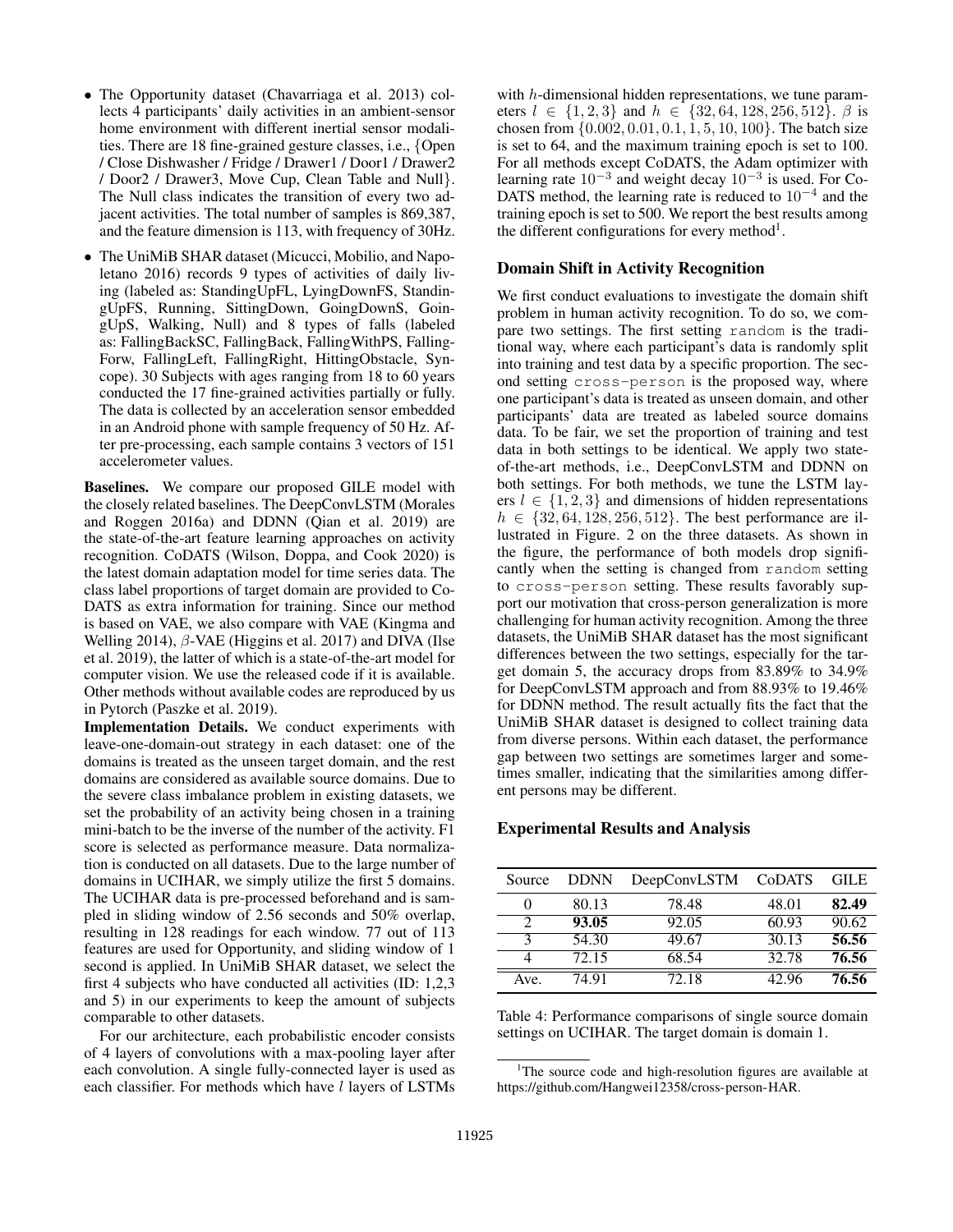

Figure 2: Comparisons of random and cross-person settings on 3 datasets. U0 to U4 denote target domains in UCIHAR. S1 to S4 are from Opportunity, and the rest are from UniMiB SHAR.

| Source             | Target | <b>VAE</b> | $\beta$ -VAE DIVA |       | <b>DDNN</b> | DeepConvLSTM | <b>CoDATS</b> | <b>GILE</b> |
|--------------------|--------|------------|-------------------|-------|-------------|--------------|---------------|-------------|
| 1,2,3,4            |        | 51.87      | 53.31             | 75.00 | 84.72       | 71.47        | 81.27         | 85.15       |
| 0,2,3,4            |        | 44.70      | 44.37             | 77.18 | 78.14       | 81.78        | 55.63         | 81.56       |
| 0,1,3,4            | 2      | 64.22      | 62.17             | 71.61 | 82.40       | 78.00        | 77.42         | 86.97       |
| 0,1,2,4            | κ      | 36.91      | 49.21             | 81.87 | 88.01       | 74.44        | 60.57         | 94.37       |
| 0,1,2,3            | 4      | 39.07      | 58.28             | 79.68 | 81.12       | 82.45        | 66.23         | 92.81       |
| $\overline{Ave}$ . |        | 4735       | 53.47             | 77.07 | 82.88       | 77.63        | 68.22         | 88.17       |

Table 1: The overall performance on the UCIHAR dataset (unit: %). The best performance is highlighted in bold, and the second best performance is underlined.

| Source                                           | Target | VAE   |       |       | $\beta$ -VAE DIVA DDNN | DeepConvLSTM CoDATS |       | GILE  |
|--------------------------------------------------|--------|-------|-------|-------|------------------------|---------------------|-------|-------|
| S <sub>2</sub> , S <sub>3</sub> , S <sub>4</sub> | S1     | 77.21 | 11.48 | 75.86 | 66.6                   | 69.59               | 83.58 | 83.86 |
| S <sub>1</sub> , S <sub>3</sub> , S <sub>4</sub> | S2     | 73.94 | 61.02 | 73.54 | 71.98                  | 67.17               | 81.04 | 81.65 |
| S1.S2.S4                                         | S3     | 15.65 | 31.72 | 65.81 | 71.51                  | 60.59               | 78.11 | 78.66 |
| S <sub>1</sub> .S <sub>2</sub> .S <sub>3</sub>   | S4     | 75.86 | 13.65 | 73.43 | 64.53                  | 65.51               | 80.60 | 81.41 |
| Ave.                                             |        | 60.67 | 29.47 | 72.16 | 68.66                  | 65.72               | 80.83 | 81.40 |

Table 2: The overall performance on the Opportunity dataset (unit: %). The best performance is highlighted in bold, and the second best performance is underlined.

The overall experimental results of the proposed GILE method and baselines on UCIHAR, Opportunity and UniMiB SHAR datasets are listed in Table 1, Table 2 and Table 3, respectively. Overall, our proposed method has achieved the best average performance on all datasets, which greatly illustrates its robustness and generalization capability across different target domains.

On UCIHAR dataset, the feature-learning-based approaches, i.e., DDNN and DeepConvLSTM, have higher accuracy than VAE-based approaches and CoDATS. This may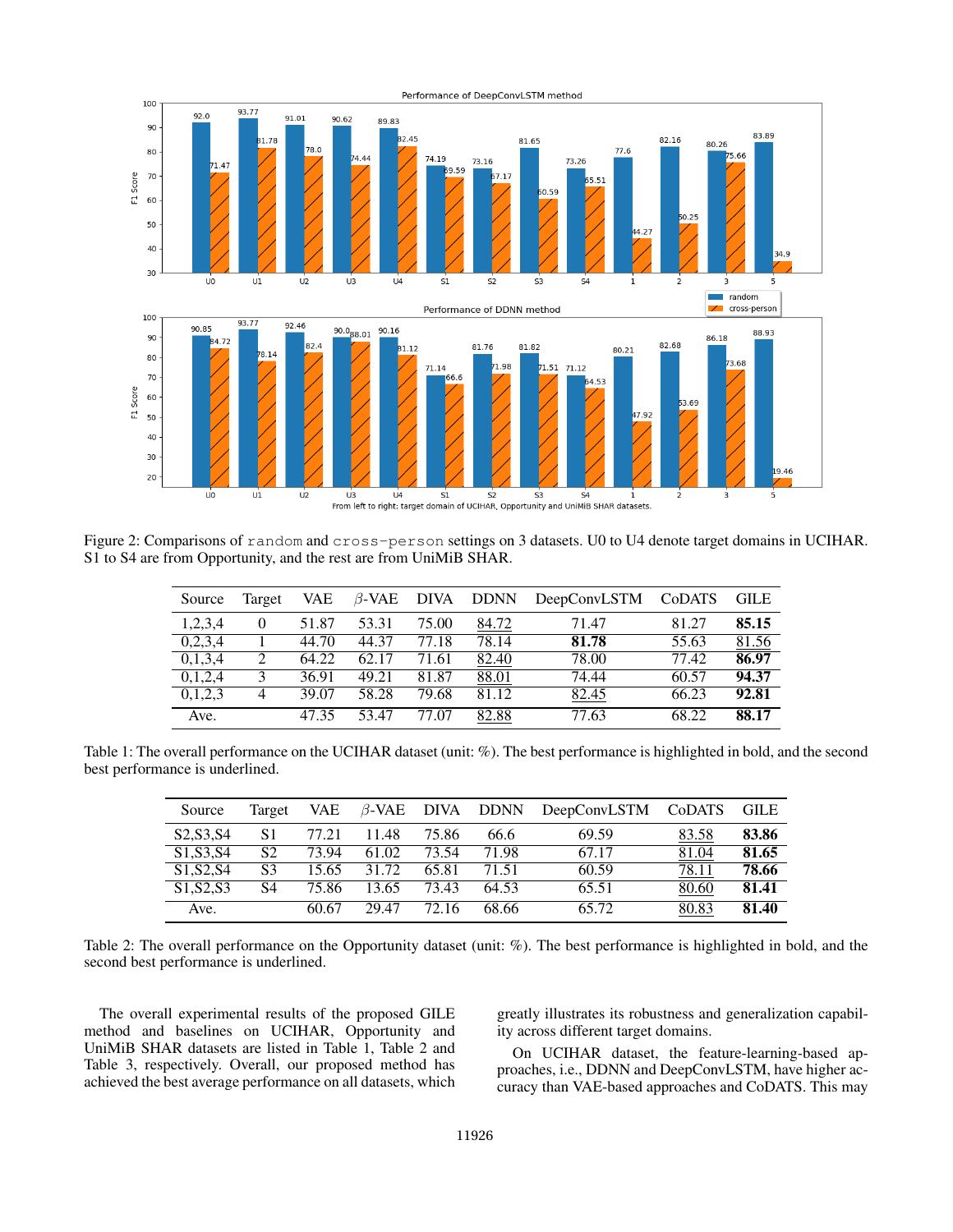| Source | Target | VAE   | $\beta$ -VAE DIVA DDNN |       |       | DeepConvLSTM CoDATS |       | - GILE |
|--------|--------|-------|------------------------|-------|-------|---------------------|-------|--------|
| 2,3,5  |        | 11.72 | 15.63                  | 48.17 | 47.92 | 44.27               | 42.71 | 55.72  |
| 1,3,5  | 2      | 32.76 | 32.76                  | 39.06 | 53.69 | 50.26               | 46.66 | 54.06  |
| 1,2,5  |        | 22.37 | 26.97                  | 61.87 | 73.68 | 75.66               | 61.51 | 70.31  |
| 1.2.3  | 5      | 29.19 | 30.20                  | 38.43 | 19.46 | 34.90               | 31.88 | 42.81  |
| Ave.   |        | 24.01 | 26.39                  | 46.88 | 48.69 | 51.27               | 45.69 | 55.61  |

Table 3: The overall performance on the UniMiB SHAR dataset (unit: %). The best performance is highlighted in bold, and the second best performance is underlined.



Figure 3: Visualization of the t-SNE embeddings of learned feature spaces. Best viewed in color. Different shapes denote different domains, and each class of activity is demonstrated by a distinct color.

be due to the extreme small number of features in UCIHAR, such that extracting more powerful features enable better learning of the classification. Our method achieves the best on 4 out of 5 scenarios, and the performance of the second scenario is only 0.22% inferior to the best performance.

On Opportunity dataset, the CoDATS and GILE is generally better than VAE-based and feature-learning-based methods. This also supports our observation on the importance of feature learning when raw data has only a few features. For Opportunity dataset, the raw data contains 77 dimensions of features, which enables our method and Co-DATS to have superior performance.

On UniMiB SHAR dataset, our GILE method ranks the first when the target domain is 1, 2 and 5. These three tasks are more difficult than the rest one, according to Table. 3.

Therefore, the above results on the three datasets favourably demonstrate that our proposed GILE model is capable of generalizing well from several source domains to unseen target domain.

Source Domain Similarity Matters. We investigate why our proposed method achieves inferior performance on certain scenarios, such as the setting when person 1 is target domain in UCIHAR dataset. We conduct experiments on single source domain setting, and the results are listed in Table. 4. From the table, we find out that when the source data comes from person 2, both DDNN and DeepConvLSTM achieve relatively high performance compared with CoDATS. This indicates that person 2 and 1 have very little domain difference such that transfer learning is not necessary for the two persons. This also explains our inferior performance compared with feature-learning-based approaches when the target domain ID is 1.

Latent Feature Space Visualization The t-SNE embeddings of the learned latent domain-agnostic representations z on Opportunity and UCIHAR are plotted in Figure. 3(a) and 3(b), to validate whether our proposed GILE is able to successfully learn domain-agnostic features. For comparison, the t-SNE embedding of VAE on UCIHAR is shown in Fig. 3(c). We observe that for the proposed GILE model, features from different domains are mixed together, indicating that the learned latent space z is indeed not affected by domain-specific factors. In addition, the clusters of embeddings of GILE are more distinct and organized than those of VAE, and samples with the same activity class tend to group into the same cluster, resulting in that the number of clusters learned by GILE is exactly the number of classes.

#### Conclusion

In this paper, we propose a novel method named GILE for cross-person sensor-based human activity recognition. The proposed approach effectively learns generalizable feature representations across domains by means of disentangling domain-agnostic and domain-specific features. The two groups of features are split by the Independent Excitation mechanism. The proposed approach is shown to consistently achieve the best performance over the state-of-the-art methods on three datasets. In the future, we plan to combine source domain selection with the proposed method to investigate the similarities among domains.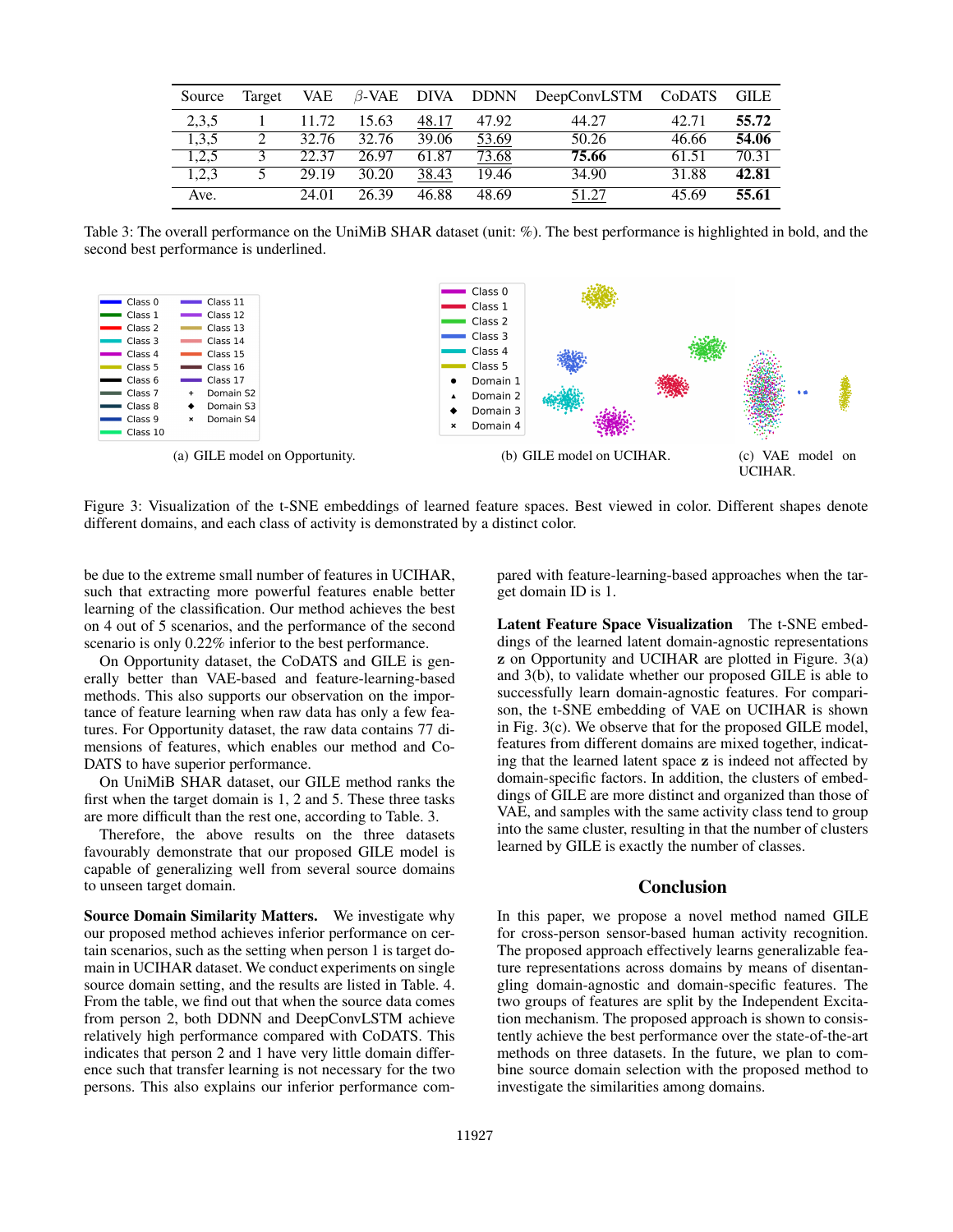# Acknowledgments

This research is partially supported by the NTU Singapore Nanyang Assistant Professorship (NAP) grant M4081532.020 and Singapore MOE AcRF Tier-1 grant 2018-T1-002-143 (RG131/18 (S)). H.Qian thanks the support from the Wallenberg - NTU Presidential Postdoctoral Fellowship.

### Ethics Statement

Our proposed method aims to develop a generalizable model in wearable-sensor-based activity recognition tasks such that it can be directly applied to different target domains without having access to any training data from target domains. Our starting point is that for sensors like mobile phones, sports bracelets, it is a common practice to fine-tune a pretrained model with extra data collected from the target domain. Take the Garmin sports watch for example, it collects at least seven days' data from a new user before it is able to make accurate predictions on daily activities. From our perspective, it is practically important to 1) collect as less data as possible in real-world applications, 2) reduce the time required to customize the model for new users. To this end, we develop the GILE method to tackle the problem and we believe that it can be practically beneficial. In practical applications of activity recognition, the privacy of the collected training data should not be violated, and we will stay aware of this issue and further improve the model when necessary.

### References

Anguita, D.; Ghio, A.; Oneto, L.; Parra, X.; and Reyes-Ortiz, J. L. 2012. Human Activity Recognition on Smartphones Using a Multiclass Hardware-Friendly Support Vector Machine. In *IWAAL*, 216–223. Springer.

Bai, L.; Yao, L.; Wang, X.; Kanhere, S. S.; Guo, B.; and Yu, Z. 2020. Adversarial Multi-view Networks for Activity Recognition. *Proc. ACM Interact. Mob. Wearable Ubiquitous Technol.* 4(2): 42:1–42:22.

Bousmalis, K.; Trigeorgis, G.; Silberman, N.; Krishnan, D.; and Erhan, D. 2016. Domain Separation Networks. In *NIPS*, 343–351.

Buffelli, D.; and Vandin, F. 2020. Attention-Based Deep Learning Framework for Human Activity Recognition with User Adaptation. *CoRR* abs/2006.03820.

Bulling, A.; Blanke, U.; and Schiele, B. 2014. A tutorial on human activity recognition using body-worn inertial sensors. *ACM Comput. Surv.* 46(3): 33:1–33:33.

Chavarriaga, R.; Sagha, H.; Calatroni, A.; Digumarti, S. T.; Tröster, G.; del R. Millán, J.; and Roggen, D. 2013. The Opportunity challenge: A benchmark database for on-body sensor-based activity recognition. *Pattern Recognition Letters* 34(15): 2033–2042.

Chen, K.; Zhang, D.; Yao, L.; Guo, B.; Yu, Z.; and Liu, Y. 2020. Deep Learning for Sensor-based Human Activity Recognition: Overview, Challenges and Opportunities. *CoRR* abs/2001.07416.

Hammerla, N. Y.; Halloran, S.; and Plötz, T. 2016. Deep, Convolutional, and Recurrent Models for Human Activity Recognition Using Wearables. In *IJCAI*, 1533–1540. IJ-CAI/AAAI Press.

Hammerla, N. Y.; Kirkham, R.; Andras, P.; and Ploetz, T. 2013. On preserving statistical characteristics of accelerometry data using their empirical cumulative distribution. In *ISWC*, 65–68.

Higgins, I.; Matthey, L.; Pal, A.; Burgess, C.; Glorot, X.; Botvinick, M.; Mohamed, S.; and Lerchner, A. 2017. beta-VAE: Learning Basic Visual Concepts with a Constrained Variational Framework. In *ICLR (Poster)*. OpenReview.net.

Ilse, M.; Tomczak, J. M.; Louizos, C.; and Welling, M. 2019. DIVA: Domain Invariant Variational Autoencoder. In *DGS@ICLR*. OpenReview.net.

Janidarmian, M.; Fekr, A. R.; Radecka, K.; and Zilic, Z. 2017. A Comprehensive Analysis on Wearable Acceleration Sensors in Human Activity Recognition. *Sensors* 17(3): 529.

Khan, M. A. A. H.; Roy, N.; and Misra, A. 2018. Scaling Human Activity Recognition via Deep Learning-based Domain Adaptation. In *PerCom*, 1–9. IEEE Computer Society.

Khosla, A.; Zhou, T.; Malisiewicz, T.; Efros, A. A.; and Torralba, A. 2012. Undoing the Damage of Dataset Bias. In *ECCV (1)*, volume 7572 of *Lecture Notes in Computer Science*, 158–171. Springer.

Kingma, D. P.; and Welling, M. 2014. Auto-Encoding Variational Bayes. In *ICLR*.

Klapoetke, N. C.; Murata, Y.; Kim, S. S.; Pulver, S. R.; Birdsey-Benson, A.; Cho, Y. K.; Morimoto, T. K.; Chuong, A. S.; Carpenter, E. J.; Tian, Z.; et al. 2014. Independent optical excitation of distinct neural populations. *Nature methods* 11(3): 338–346.

Lara, O. D.; and Labrador, M. A. 2013. A Survey on Human Activity Recognition using Wearable Sensors. *IEEE Communications Surveys and Tutorials* 15(3): 1192–1209.

Li, D.; Yang, Y.; Song, Y.; and Hospedales, T. M. 2017. Deeper, Broader and Artier Domain Generalization. In *ICCV*, 5543–5551. IEEE Computer Society.

Lin, J.; Keogh, E. J.; Wei, L.; and Lonardi, S. 2007. Experiencing SAX: a novel symbolic representation of time series. *Data Min. Knowl. Discov.* 15(2): 107–144.

Mazankiewicz, A.; Böhm, K.; and Bergés, M. 2020. Incremental Real-Time Personalization in Human Activity Recognition Using Domain Adaptive Batch Normalization. *CoRR* abs/2005.12178.

Micucci, D.; Mobilio, M.; and Napoletano, P. 2016. UniMiB SHAR: a new dataset for human activity recognition using acceleration data from smartphones. *CoRR* abs/1611.07688.

Morales, F. J. O.; and Roggen, D. 2016a. Deep Convolutional and LSTM Recurrent Neural Networks for Multimodal Wearable Activity Recognition. *Sensors* 16(1): 115. doi:10.3390/s16010115. URL https://doi.org/10.3390/ s16010115.